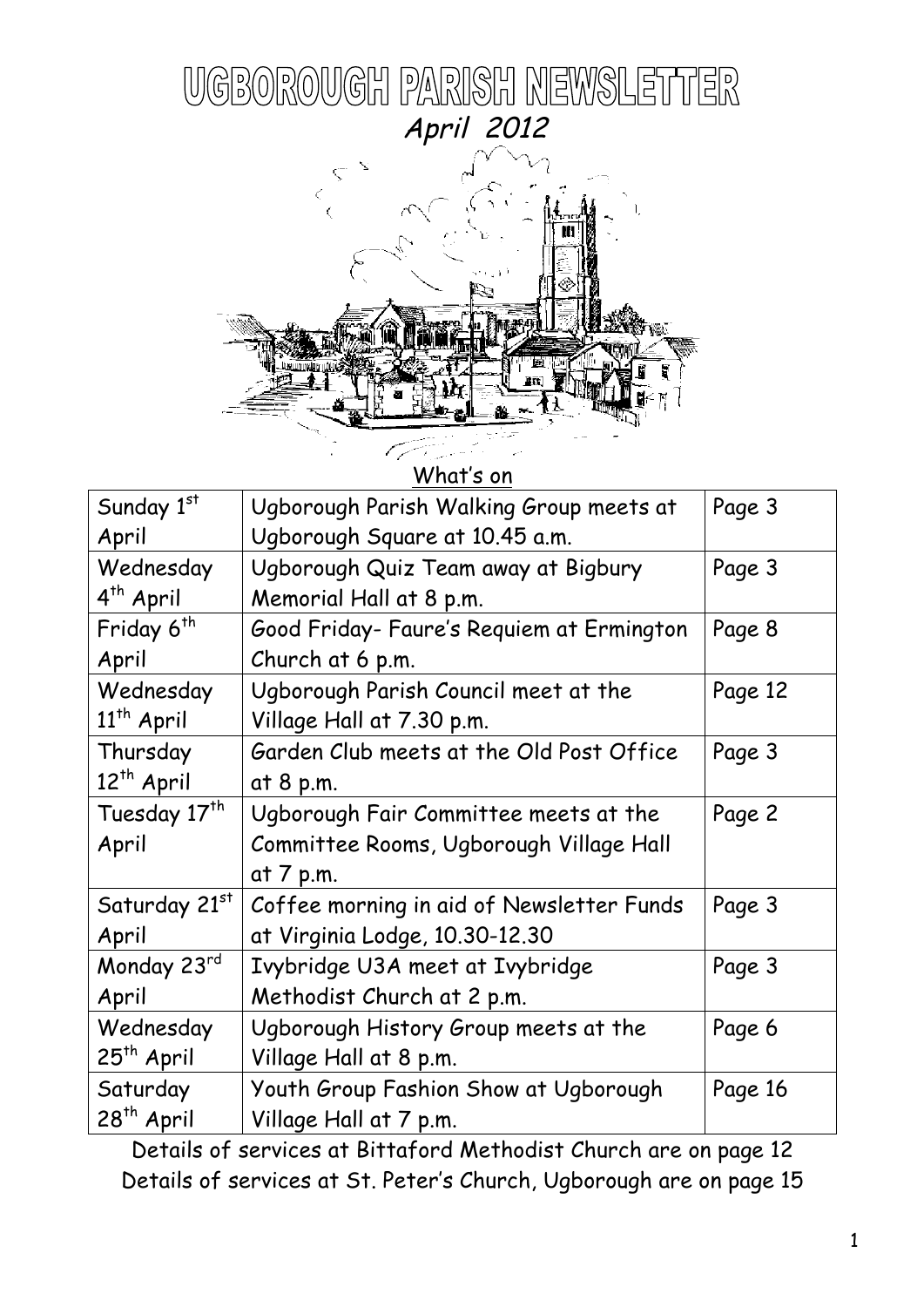

Ceremonial flying of the Flag. The flag will be flown on the following occasions – April 21<sup>st</sup>- Birthday of Queen Elizabeth II April 23rd- St. George's Day

Ugborough Fair Committee.

The Fair this year will be held on Saturday 14th July.

There will be a "garden on a plate" competition (fruit or vegetables) for the younger members of the village (under 16) so start planning your design now!

Also we would very much like some of the young musicians in the village to play during the day of the Fair. If interested please contact Linda on the number below.

The programme is also under way and should you wish to place an advert in it, Neil Gillard is the one to contact.

Contact Neil at Gillardmotors@mots4u.fsworld.co,uk. to see your business advertised in the programme. This is promoted locally in the run up to Fair week as well as given out on Fair Day. An excellent way to support the Fair and to get your business noticed!

We all know what a wonderful event the annual Fair week is- the sense of community it can bring to the village, with everyone coming together to enjoy the football, the skittles, the entertainments, the stalls, the music and one another's company, not to mention the sheaf tossing! What an asset this kind of community spirit is, especially in times like these when most are feeling the pressures of the economy and busy personal lives!

Maintaining this year on year however takes organizing and to that end the Fair committee is in real need of new members! The commitment is not a large one, but the more people there are the easier it is to run.

We currently need a treasurer as well as more committee members. If you can spare an hour a month up until June, then two hours a month until Fair day, we would be DELIGHTED to welcome you on to the committee. If you feel you would like to be part of maintaining this community event, please call Linda Gibson on 01752 892320, or come along to the next meeting.

Tuesday 17th April at 7pm in the room above the village hall.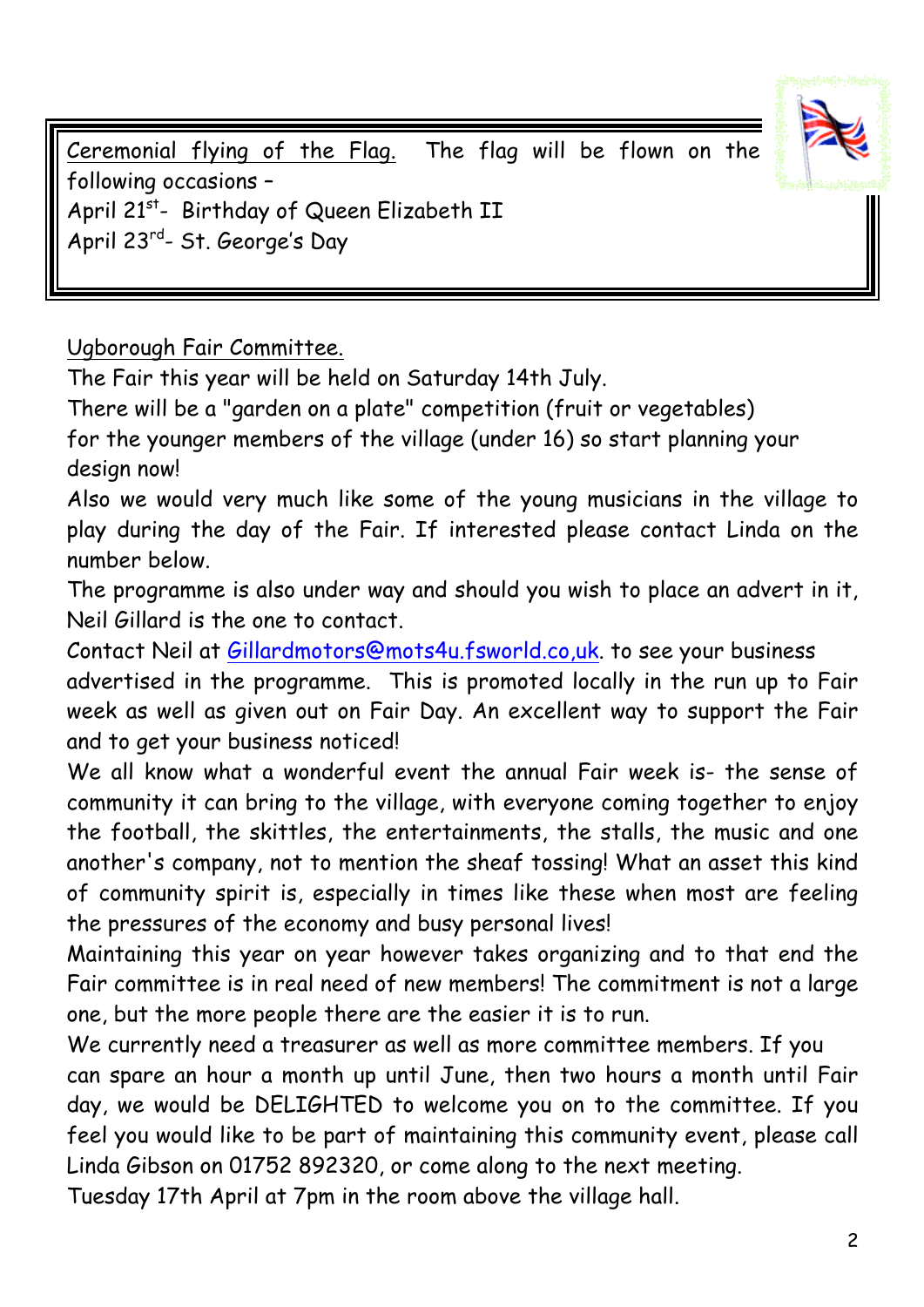### Garden Club Anne Holway

The next Garden Club meeting is Thursday  $12<sup>th</sup>$  April at 8 p.m. at the Old Post Office. This month the talk will be given by Oliver Sanders, on his nature conservation voluntary work in the Ecuadorian forests last year.

### Ivybridge & District Inter Parish Quiz Tom Holway

After a hard fought contest, our gallant team were beaten by just 2 points by Brixton in the first round. We now go in to the Ken West Plate contest and play Bigbury at 8:00pm on Wednesday 4<sup>th</sup> April in the Bigbury Memorial Hall (turn left at St Anne's Chapel and then first right), supporters welcome.

### Newsletter Coffee Morning Anne Holway

You are invited to a coffee morning at Anne's house, Virginia Lodge, on Saturday  $21^{st}$  April from 10:30 to 12:30 with raffle and bring and buy. All proceeds for the Parish Newsletter.

# Ivybridge U3A – Doreen Flood

Ivybridge U3A monthly general meeting for April 2012 will be held in the Methodist Church, Fore Street, Ivybridge on Monday April 23rd at 2pm. The speaker will be Judy Pride - 'Children's Hospice South West'

# Ugborough Parish Walking Group Merryl Docker

Hopefully, one month soon I will be able to re-join you all on the rambles around the Parish when I eventually get my back seen to. Hope you have been able to get out and about to enjoy the snowdrops and primroses - what a beautiful display!

What will we find on the April walk? More signs of spring bursting through? We have certainly had plenty of sunshine to encourage new life and growth. Meet in Ugborough Square at 10.45am on **Sunday 1st April.** Everyone welcome including your doggie friends. See you soon.

Every Thursday morning between 10 and 12 the Drop-In Centre is open in Ugborough Church serving coffee/tea/biscuits and cake. It's a great opportunity to meet up with friends and neighbours. Remember, you can now do your Post Office business at the same time! Do support this exciting development!





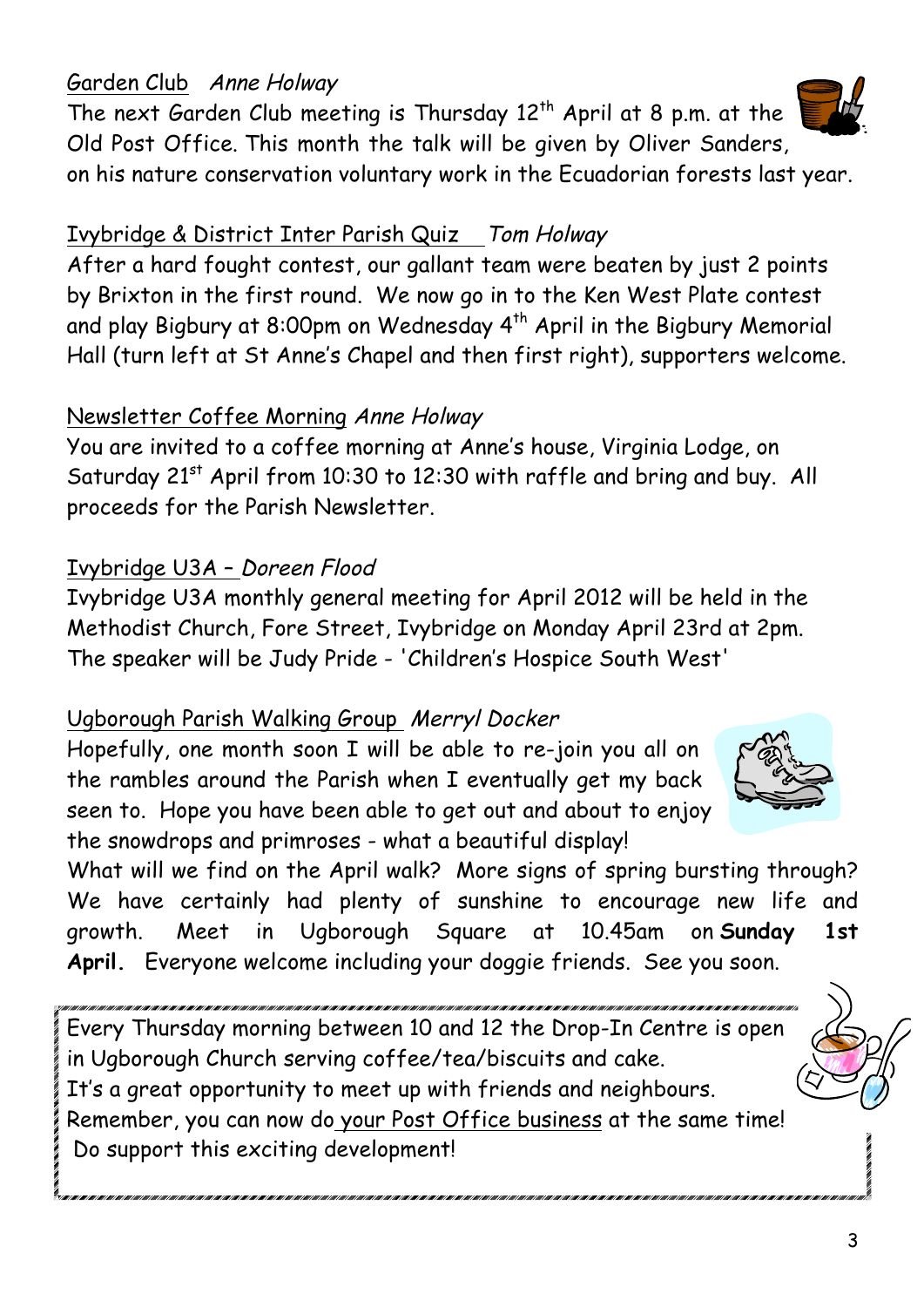### Ugborough and Bittaford Pre- School. Naomi Williams

March has whizzed by and Easter is fast approaching! On 1<sup>st</sup> March it was "World Book Day" during which children dressed up as characters from favourite stories, and parents were invited to come in and share a story with everyone. It was also St. David's Day and we were delighted to have one of our parents in to read an Elmer story in Welsh, which she translated in to English as she went, and had the children captivated. Thank you for all the local support for "The Family Bake Off" held on 18<sup>th</sup> March; hope you enjoyed sampling the delicious cakes during the afternoon with a cup of tea. April will be quite a short month at pre-school as we are closed from Monday 2<sup>nd</sup> for the two week Easter Holidays and return on Monday 16<sup>th</sup> April. We will be back in time to celebrate St George's Day with the children, when we plan to be making flags, building castles for the brave knights to protect and going on a dragon hunt! Pre-school continues to visit the primary school on a Monday morning and join the older children for lunch in the school hall on a Monday and Wednesday dinner time, which are both fantastic learning experiences for the children and they have quickly settled in to the routine.

Ugborough and Bittaford Pre-School welcomes children all over the area from 2 years old to school age. We fill these precious years with fun and friendship in a stimulating, well-resourced environment and our activities in the pre-school are reinforced by close daily communication with parents that succeeds in achieving the best outcome for the child, and their family. At Ugborough and Bittaford Pre-School we offer an experience that has been judged "Outstanding" by Ofsted in March 2011 who awarded us this standard in every single category. We are open term-time only on Monday, Wednesday and Thursday between 9am and 3pm, and on Tuesday and Friday between 9am and 12.45pm. Likewise, the Toddler Group meets on Monday between 10am and 11.30am. For more information on the pre-school please call Tania/Naomi on 07763 215455 or phone Sara on 07739 826422 for Toddler Group enquiries.

Or please visit our website www.ugboroughandbittafordpreschool.org.uk

An Ugborough resident is looking for places to use his new metal detector – do you have a garden or land where you suspect previous settlement or activity? Adrian Taylor is an enthusiastic amateur novice and keen to delve back in time in our local history.

Adrian would love to hear from you on 01364 72069 – he promises to show you everything found and is very tidy!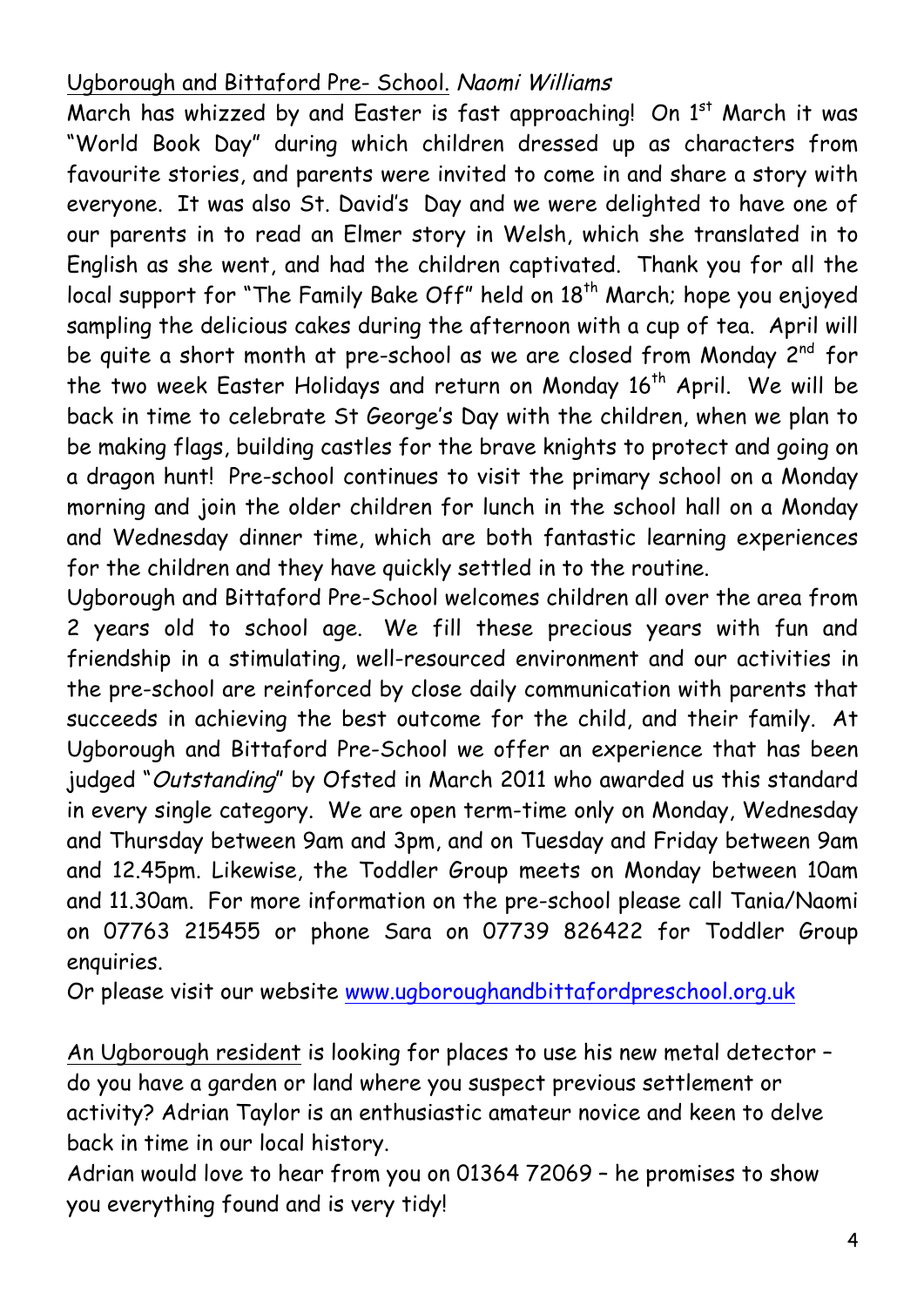### The Beacon Federation

Executive Headteacher - Mrs. Jane Byrne

Our children have been out and about doing what they do best which is performing! For those lucky few who were able to see the concert at the Watermark, it was simply amazing. Our children were fantastic and gave a 110% on both nights. The schedule was intense and we had to ask a lot of parents, family and friends to get the children to rehearsals and the actual performances. All the hard work paid off with a sparkling performance all round. Trish White, Ingrid Vosper and Bridget Polglase must take high praise for their involvement as they gave their time, energy and ability to inspire so willingly. We are so proud of you all!

A big thank you to the Friends who funded the Lego workshop in March with money raised from the Seed Project last year.

Dates for your diary- Monday 16<sup>th</sup> April- Back to school

Monday 7<sup>th</sup> May - May Day Bank Holiday, w/c 14th May - SAT's Week Friday 25<sup>th</sup> May - Joint concert with the Tamar Male Voice Choir in Ugborough Church – more information to follow

We are delighted to report that a former Ugborough pupil, Chantelle (Pierre's sister), has gained a place in the English Youth Ballet production of Giselle. Congratulations Chantelle – a fantastic achievement.

### **Tesco Vouchers**

Once again we will be collecting Tesco vouchers so please ask your friends and family to save them for us! Collection box is in the office.

# **Friends**

A big thank you to everyone who supported the "Chocolate Bingo" event – a total of £172.20 was raised!

# Ugborough Village Hall Stafford Williams (Secretary)

There has been plenty of effort to reduce the impact of the damp at the rear party wall, which has affected the playgroup cupboard. Whilst some improvement is evident, it is likely that a rebuild of the cupboard will be necessary to resolve the issue in the longer term. Such a big job will require fundraising and some disruption so the work is some time off yet.

It may be useful to remind everyone that although the Hall is licensed for entertainment, there is a need to obtain a Temporary Events Notice if you wish to sell alcohol. This is arranged between the hirer and the South Hams District Council, but we require that you let us know on the hire form if you intend to apply for one as we are only allowed 12 per year.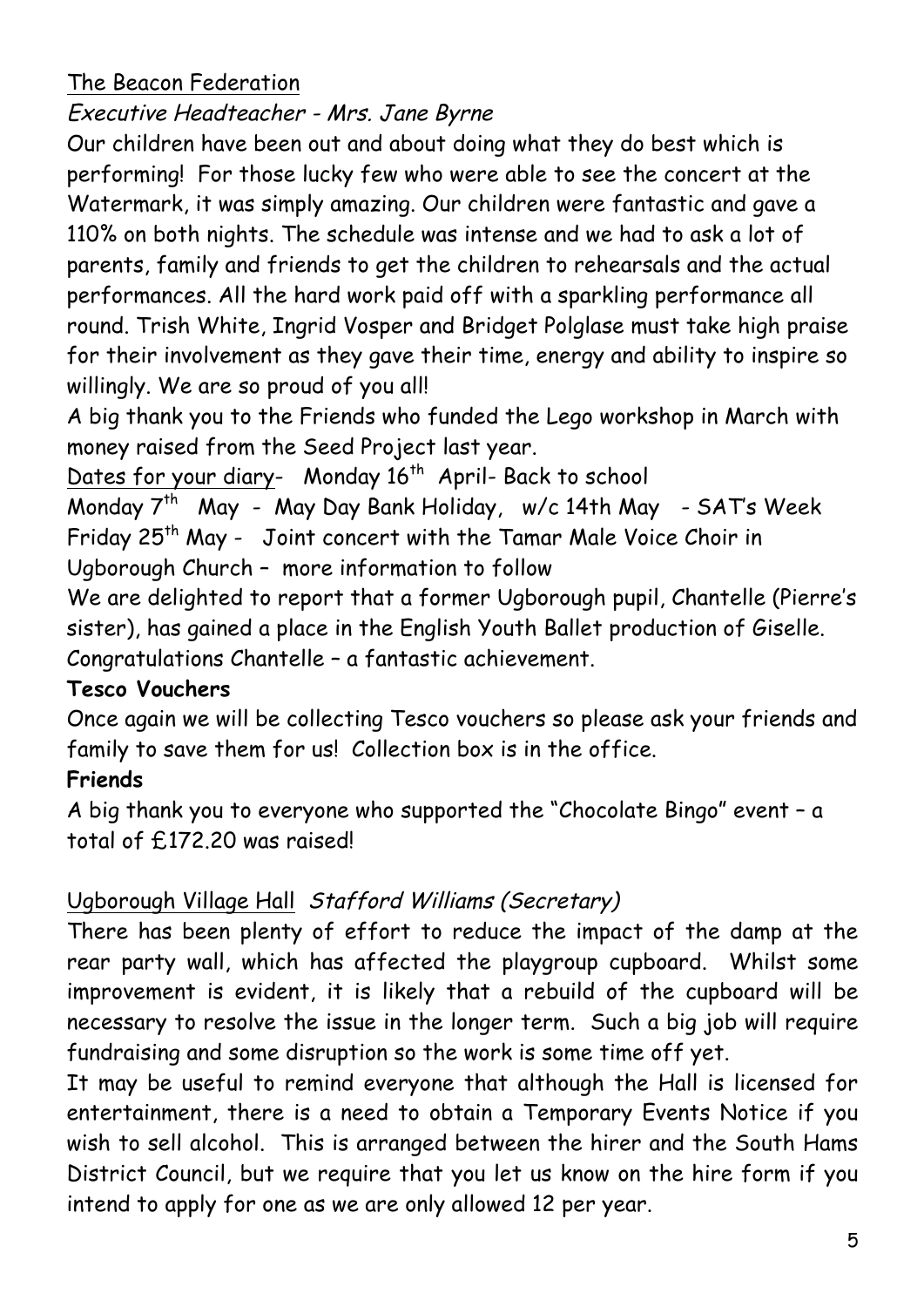# Book Lovers Anne Nonymous The Reader by Bernhard Schlink.

The Reader is a brief tale about sex, love, reading and shame, in postwar Germany. The story relates how a young boy of 15, meets an older woman and a love affair ensues. Although they meet for some time, he doesn't learn very much about her, but is devastated when she disappears out of his life. Some years later they meet again, when the woman ( Hanna ) is on trial for war crimes. Although the film was widely acclaimed, I didn't see it, so was surprised by the background to the story and how it panned out.

It seems that Schlink is attempting to breach the gap between Germany's pre and post – war generations.

# The story blanket by Ferida Wolff and Harriet May Saritz.

Charmingly illustrated by Elena Odriozola, giving the book a timeless folk tale quality.

Babba Zarrah has a beautiful woollen blanket, which children love to sit on to listen to her stories.

When Babba realises her neighbours need new clothes, she unravels her story blanket in order to knit the things they need.

A delightful book for children of all ages. We are never too old to learn about the beauty of sharing and how that gift can come back to us many fold.

Comes highly recommended by grandson aged 5.

# Ugborough Local History Group Merryl Docker

Join us on **Wed 25th April at 8.00pm in Ugborough Village Hall** when our friend Valerie Belsey (our entertainer at Flete House last November) will visit us again with an illustrated talk on **Highway History.** This will continue the theme she began a year ago with her most interesting talk on the history of local green lanes. At the end of that talk she showed us a tantalising glimpse of her collection of street furniture photos. We were so keen to learn more about the highways we spend many hours driving, that we have invited her back for more! We take our highways and byways very much for granted. If you want to know more about their fascinating past then come along and join us. Non members always welcome  $\sim$  just  $\pm 1$  on the door.

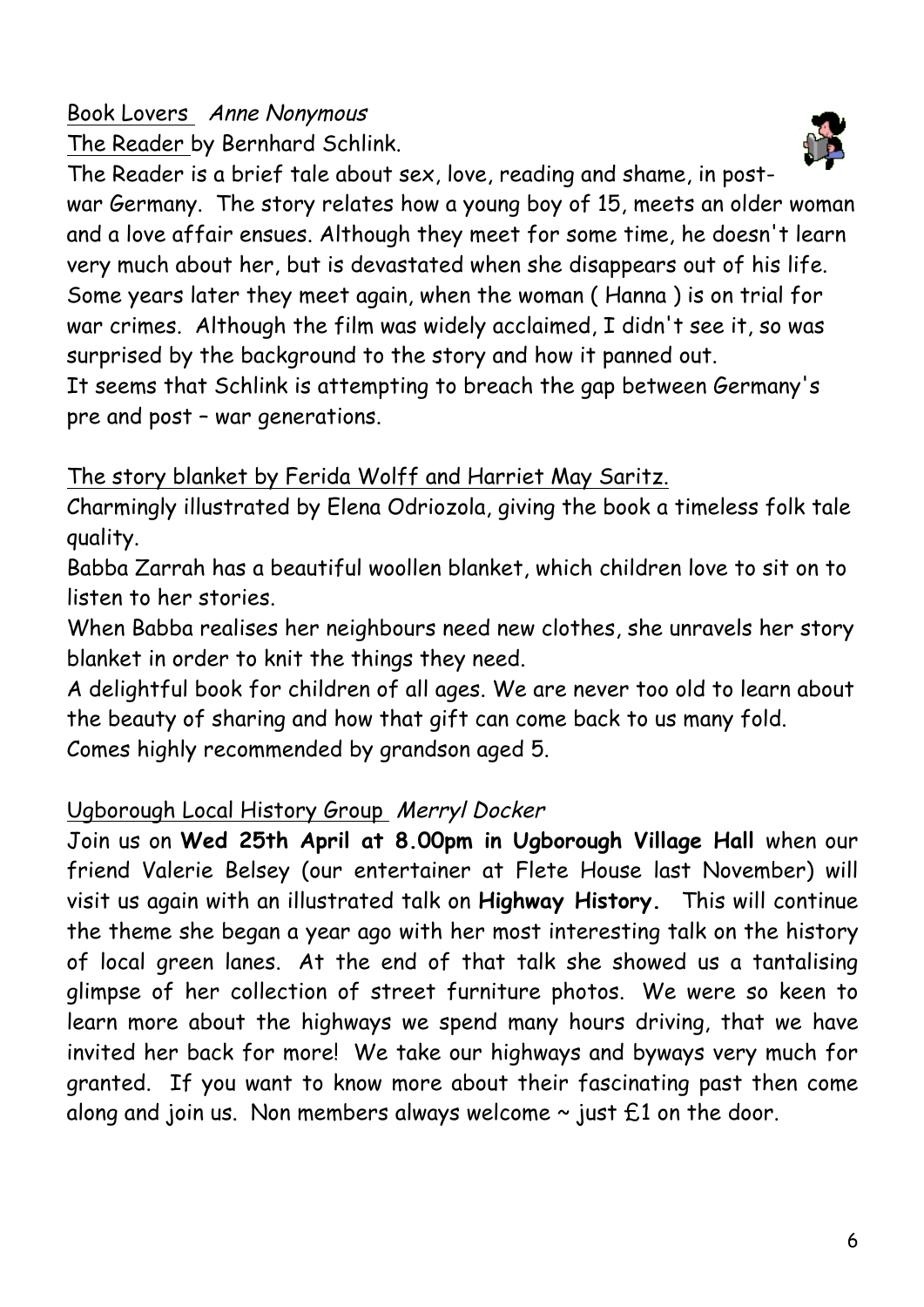# SPORTS REPORT - Janner Motson

LATE SKI RESULTS HIGHLIGHT UGBOROUGH TALENT

The excellent snow conditions this year saw the local talent excel at the Ugborough Ski Championships. Les Ballons d'Or trophy went to Jakey Jake Jakobson, who showed his Nordic roots, by cracking the black run by the end of his first week on skis. He told Sports Report; "I didn't know where we were going, but I just closed my eyes and pointed downhill".

In the Freestyle section Hannah and Ella of Team Extreme performed well, particularly off-piste where they opened a new double-black rated route down 'Hannah's Hollow'; a section so dangerous that no local skiers dared to follow. Winner of the Powder Hound Trophy was Sammy 'Triple S', who never missed a training session, thrilled the crowds with his tricks amongst the trees and dominated the snow so deep that it reached above his knees.

Away from the slopes, Delia Detha won the Masterchef competition, producing so many curries that everyone had a different one each. In the Curling the boys took gold…and silver….and bronze, with the girls nowhere in sight, except when it came to gluhwein and heisse chokolade. Lynsey and Ellie entered the Husky race only to topple at the first bend; rumours abound that Bonnie and Florrie will be hitched to a go-kart in the spring to better prepare for next year.

There was drama in the waterslide toboggan, where the judges were unable to separate the very competitive Sven Huge and Sharonovsky Hugs over the new elite course. After crushing or drowning all the opponents, mainly 12 year olds, it was neck and toe to the finish. In the end the judges decided to award them the 2-man Bob trophy instead.

#### The Ring & Ride Service Dave Simpson Co-ordinator

Ivybridge & District Community Transport Association

Providing transport for elderly & disabled people Tel. 01752 690444

Charity Reg. No. 1123577 Company Limited by Guarantee. Reg. no. 6519453

The Ring & Ride calls into Ugborough every Thursday and can pick passengers up for Ivybridge or Tesco's to do shopping. This is a door to door service, picking up about 10.15am and you have about 2 hours. The cost is £2.00 return and because you do not have a bus service in Ugborough, any one in Ugborough irrespective of age can use the service.

Also once a fortnight we have trips further afield like Tavistock, Newton Abbot etc. These leave just after 09.00am and back home about 2.30pm. The cost is £4.00.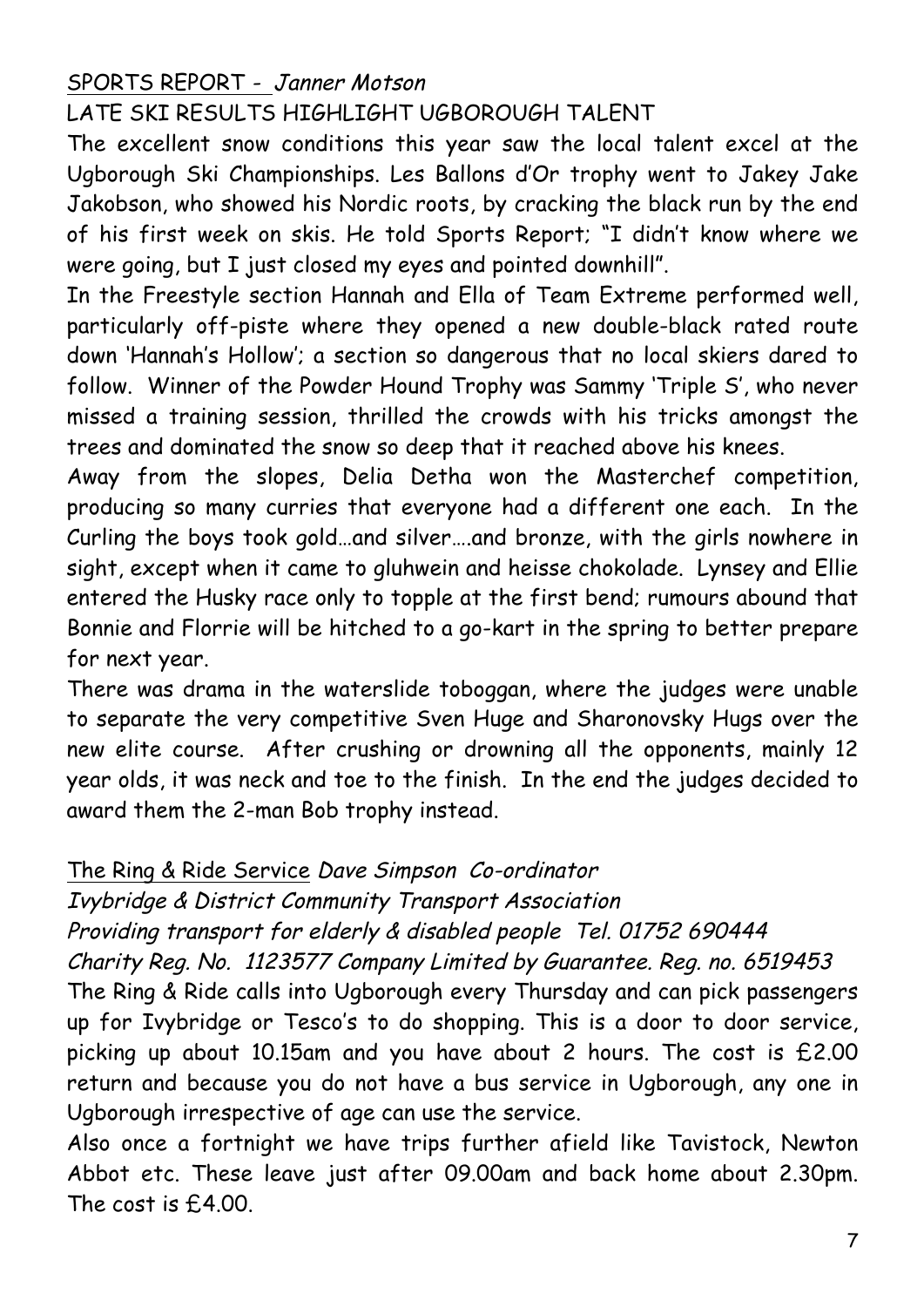Any one wanting to use the services needs to book in advance. Next block of trips coming up are, 13th April --- Paignton 17th April --- Tavistock

11th May --- Looe 25th May --- Newton Abbot

Rainfall at West Cannamore, Ugborough, 510 ft. above sea level Thanks to Len Wakeham for this detailed record.



Total for month=57.5mm=2.26inches. For interest, last February the total was 162.5mm (6.39 inches.) And in 2010 the totals were 144mm. (5.66 inches) Apologies to Len that last month's graph was not clear. It looked fine on the screen!

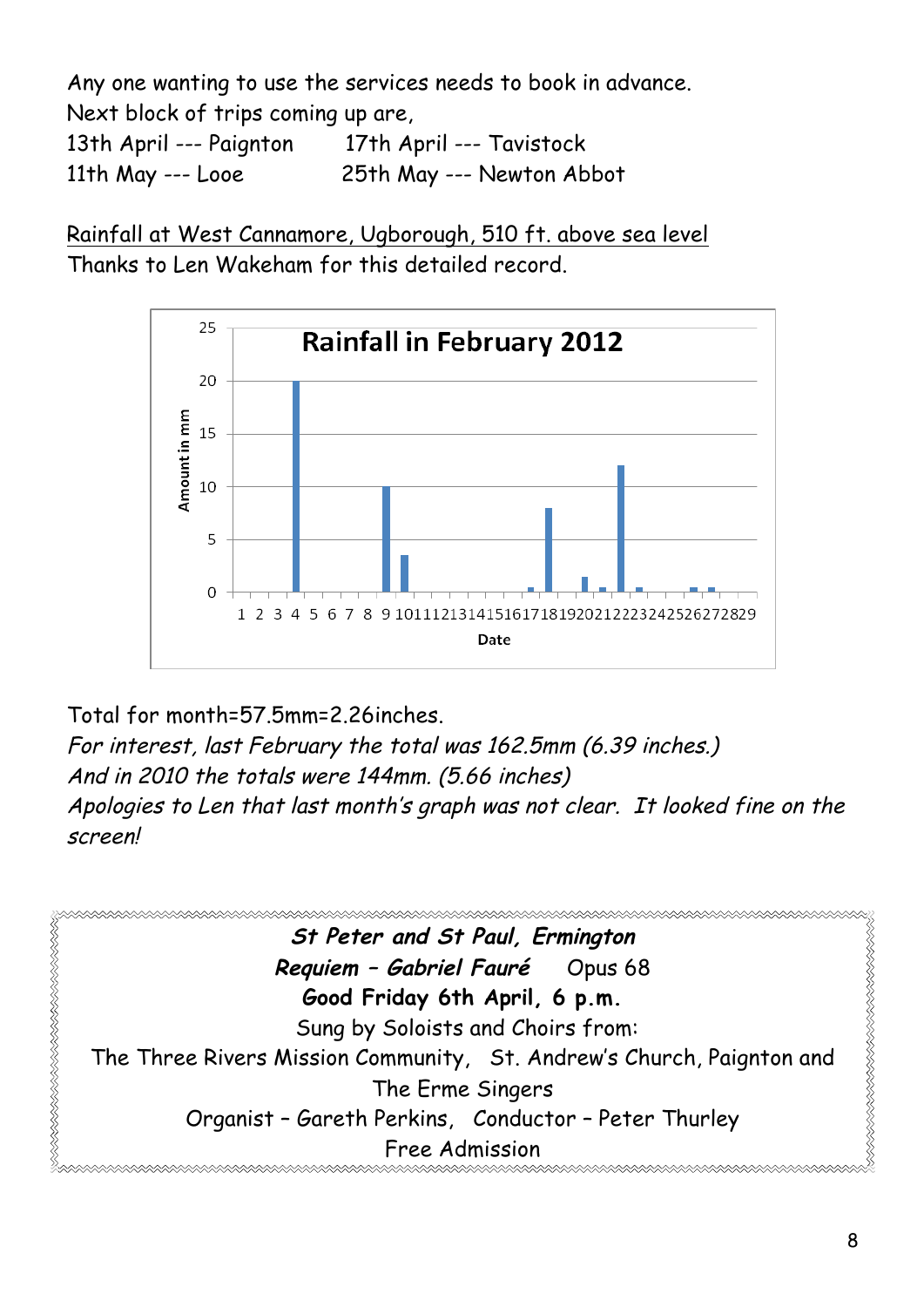Your Stars Tonight.

I find the steamed dietor animatedly talking to her lap-top.

"We must protect and enhance the Ugborough brand – especially as we are now the centre of media attention – front page of the South Hams Gazette and prime time TV – it's exposure that Lady Gaga would die for. We need to brainstorm exciting new ideas to keep us in front of our target audience - perhaps the Gardening Club could do a topless calendar". She glances up from her Skype Video Conference and remarks to the unseen audience "I just hope the media don't ask to see his cornucopia of planets".

Alone in the dark I settle down to gaze at the sky – indeed my cornucopia of planets is beginning to fade like Mothers' Day flowers. In March, Jupiter was above Venus and just a little less bright but it has slowly dropped below Venus and is fading fast – especially compared with the brilliant Evening Star in all its glory. By Mid-April it will disappear into the dusk while Venus continues to brighten and climb higher in the sky. The ancient astronomers called planets the "Wanderers" because they move across the backdrop of constellations and on 3<sup>rd</sup> April there will be an unusual spectacle when Venus just clips the edge of the Pleiades star cluster – well worth popping out to view about an hour after sunset. Mars is high in the southern western sky and has just passed its maximum brightness as it reached its opposition when it was closest to the earth. In the coming months it will fade and then disappear into the sunset.

At this moment my ruminations are interrupted by a raucous croaking and my torch illuminates the pond which is full of lusting frogs and toads. I give them a cheery wave – it's so good to have them back again after the long winter. And my mood is lifted even higher as I spot Saturn just a hand's width above the Southern horizon. With the bright star Spica it makes a parallel line to the horizon. Saturn is a "must see" through binoculars (or even better a telescope) as its ring is now tilted at quite a high angle and it is always a wonderful and rather surreal sight.

My phone rings and it is the steamed dietor. "Brian Cox and the Sky at Night team are here to audition you for Village Astronomer of the Year award". I rush indoors – my fifteen minutes of fame are within my grasp! As I blink in the light of the kitchen she chortles "April Fool".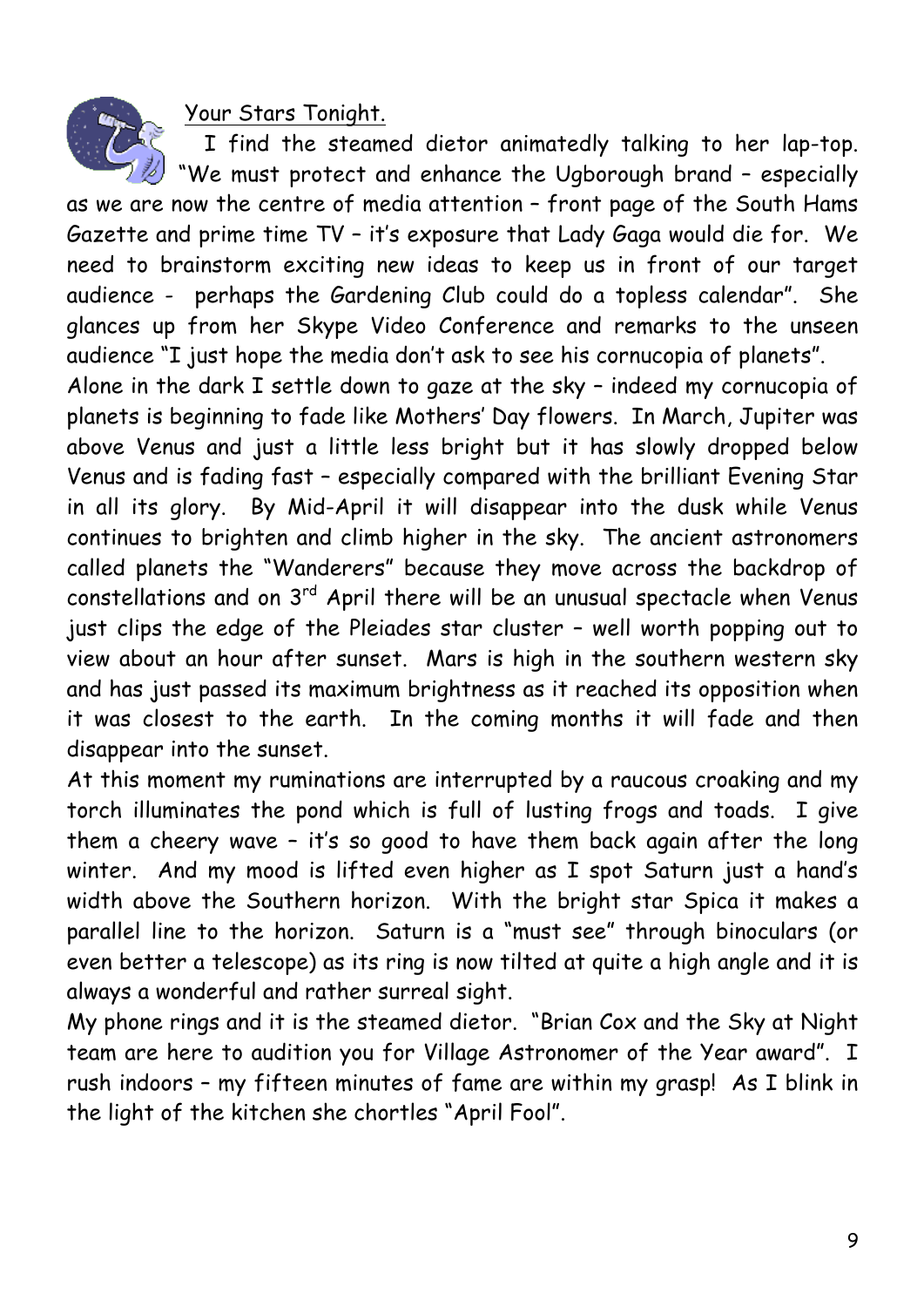Ugborough Parish Council Clerk: Sarah Woodman Tel: 01626 824568 email: ugboroughpc@yahoo.co.uk Website: www.ugboroughparishcouncil.gov.uk

The Police Report for February was full of good advice. Residents were urged to display 'No cold caller' stickers if they did not want strangers knocking on their door. These are available from Crime Prevention - call 101. PIN numbers and bank account details should never be revealed to doorstep callers.

Responsibilities for overseeing parking issues were clarified: The Police deal with complaints concerning vehicles causing obstruction or parked in a dangerous position; whereas the local council deals with parking on yellow lines, on-street pay & display, clearway offences, limited waiting times and residents' parking issues.

An opportunity to 'have your say' is available at www.devon-cornwall.police.uk – follow the links to the local police, then select 'Tell us your priorities'.

Community Messaging is being promoted to make the community a safer place, and provides a way for the police to contact you to pass information on or to appeal for information. Contact is made by phone, fax or email, and it's free and easy to join – go to www.devon-cornwall.police.uk and enter 'community messaging' into the search criteria.

Bittaford Play Area will have benefitted from its new play equipment by the time this Newsletter goes out, and our thanks go to Parish Councillors Sue Daniels and Jim Abraham for their hard work in making it all happen! It will be further improved if the Parish Council's plans to divert the footpath go ahead, which will remove dogs (and their mess) from the play area. The Parish Council, with financial support from SHDC's Locality Fund, will be providing picnic benches for both the Bittaford and Ugborough play areas, which should be in place ready for summer picnics!

Connectingdevonandsomerset Broadband Improving Broadband speeds in the Parish is a real priority, and County Councillor Mumford urged parishioners to go to www.connectingdevonandsomerset.co.uk and complete the speed survey and short questionnaire. In particular, more responses are needed from young people and rural businesses, and the best time to carry out the speed check is in the evening, when speeds are at their lowest.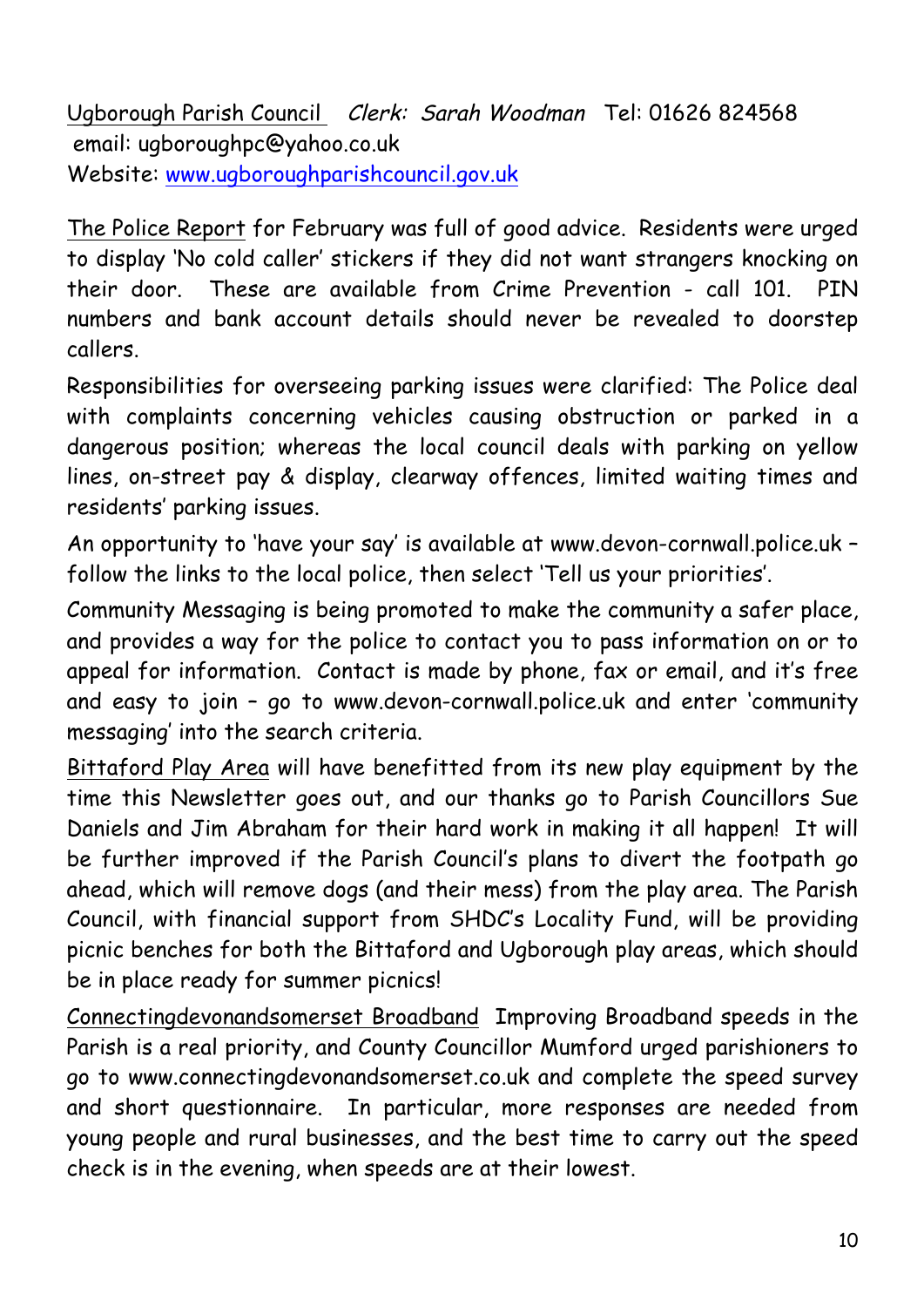Ring & Ride A timely reminder of this excellent service for any Ugborough resident, irrespective of age. This door to door service picks up from Ugborough at about 10.15am and takes passengers to Ivybridge or Tesco, allowing about 2 hours for shopping. The cost of the service is £2 return.

In addition, fortnightly trips go further afield, and the next trips are planned to Paignton (13 April), Tavistock (17 April), Looe (11 May) and Newton Abbot (25 May). These trips leave at 9am and are back home about 2.30pm. They cost £4 and must be booked in advance by calling 01752 690444.

Diamond Jubilee commemorations are to include a plaque on the conduit in Ugborough Square, which will be diamond shaped. A celebratory Diamond Jubilee Evensong and Garden Party at Exeter Cathedral is to be held for local 'Unsung Heroes', and the Parish Council has invited Viv and Carol Howard to attend in grateful recognition of all they have done for the Bittaford community.

The South & West Devon Domestic Violence & Abuse Service can support you if you are a victim or witness (past or present) of domestic violence and abuse, or if you are affected by, or concerned about someone else's domestic violence and abuse. Their services include a Helpline 01626 365087, counselling, support groups, children & young people services, and support through the criminal justice system and family court process. In recognition of this important service to the community, the Parish Council granted the Service £50.

Ugborough Churchyard may become a haven for wildlife, following a request that grass cutting should be restricted to a border around the paths, plus one or two extra grass paths between the grave stones, and a little larger lawn area at the entrance. The remaining areas would be mown twice a year, and left to grow and flower naturally, encouraging wild flowers and grasses. The Parish Council supported the request, subject to the approval of the Parochial Church Council.

The Annual Parish Meeting is to be held on Monday evening, 14th May at Moorhaven Clubhouse, and this is an opportunity for YOU as parishioners to find out about and have your say on local issues affecting YOU. Wide-ranging issues will be discussed, including highways, parking, local services and affordable housing. The meeting will start with a presentation on dementia awareness – which is becoming more prevalent in our communities, and affects both sufferers and carers.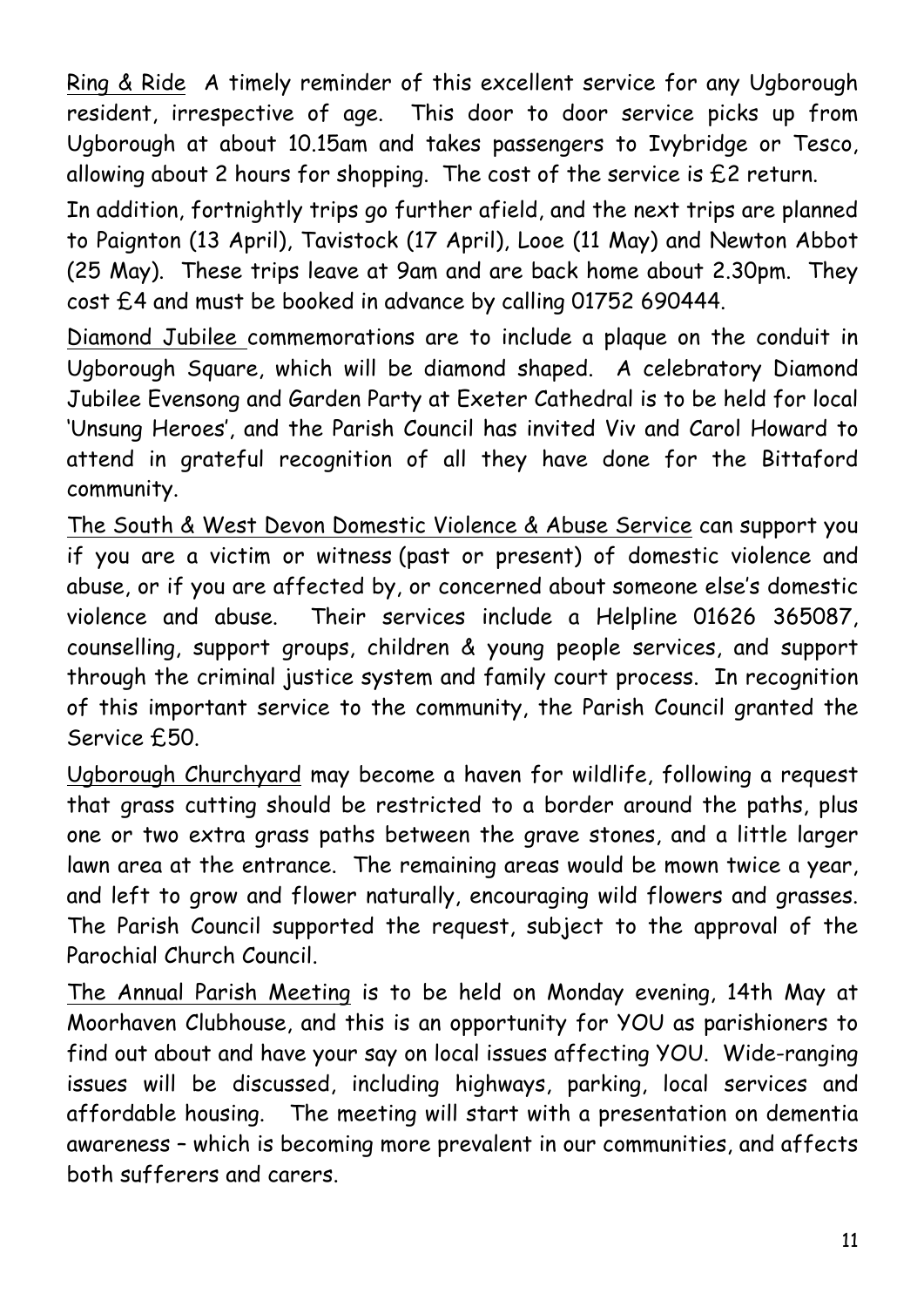Planning Applications No objections were raised to the proposed external cladding at Maple Lodge, Greenacres, Bittaford; the refurbishment of Wrangaton house; nor the ménage at Cantrell Stables, Bittaford. Amended plans for the affordable dwelling at land adjacent toThe Old Toll House, Bittaford, received support. The next Meeting will be at 7.30pm on Wednesday 11<sup>th</sup> April and you are welcome to attend. Agenda and minutes are displayed on the Council's noticeboards and website.

Bittaford Methodist Church Jutta Berger 01752 698 381

Please come and join us for our Services. 10.30a.m. 1st April - Rev. David Youngs - Palm Sunday 2.30p.m. 8th April - Rev. Ralph Ward - Easter Sunday 10.30a.m. 15th April - Mrs. Sheila Merrin 2.30p.m. 22nd April - Rev. Ralph Ward - Sacrament of Holy Communion 10.30a.m.29th April - Mr. Richard Cade Our Hall is available for hire. We have a small Tea Kitchen. All enquiries contact: Jutta Berger or e-Mail to: juttaberger@tiscali.co.uk Green Pastures Coffee Bar for families with small children. It is open every Friday from 10.00am 'til 12 noon including School Holidays! Please come and join us we are looking forward to welcoming you. A Community Outreach by Bittaford Methodist Church

Friends of Saint Peter's Church have so far raised over £3,300 as part of their work to ensure that the church building continues to be the centre of Ugborough community life – tackling the winter chill and damp patches while helping make the history of the church in our village more widely known. FoSP are planning a fund raising barbecue on 26th May at Fowlescombe Farm and a concert by the Torbay Police Choir on 6<sup>th</sup> October.

And on Saturday 21<sup>st</sup> May FoSP launch the "Graveyard Project", to map the church graves, photograph them and then digitalise the information on the headstones (and from many other available sources) to provide a virtual map for ancestor hunters and all those interested in Ugborough's social history.

So if you have an enthusiasm for IT, photography, family or local history or are just looking for something different come and join us at the start of this exciting project to get Ugborough community history onto the Web.

If you would like to know more about FoSP contact Taff or Philomena Jones, 01752 892086 or philomenabjones@aol.com.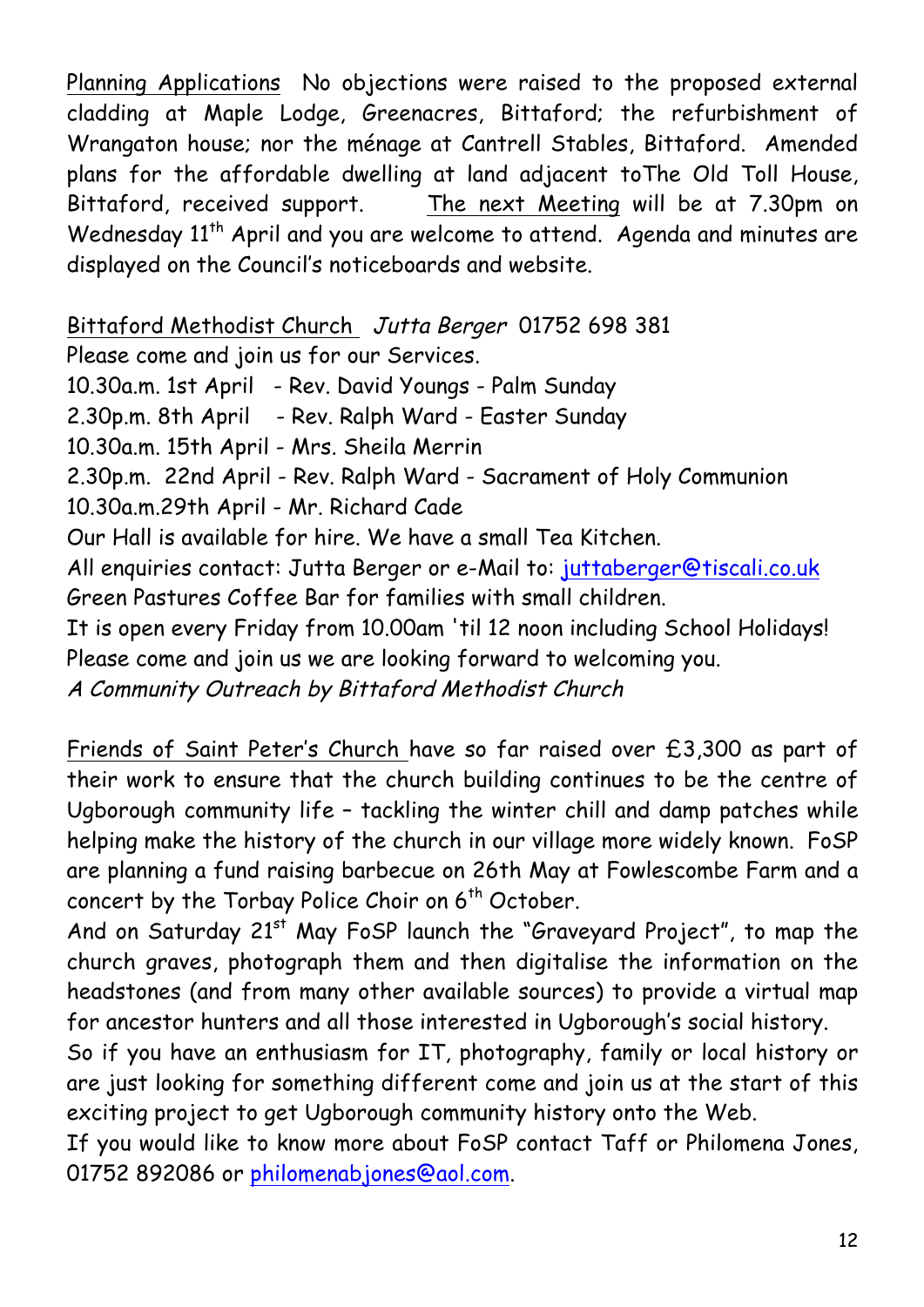# St Peter's Church, Ugborough

Dear Friends,

As I write we are fast approaching Easter, and this is the time within the Church of England we have our Annual Parochial church meetings. I would like to thank all those who have worked so hard to keep our churches going in the last twelve months. We have some eight churches within our Mission Community, and that includes St. Mary's, North Huish. Seven of them are grade one listed, meaning that they are ranked as being in the highest grouping of historical importance in the country. The cost of insuring, heating and maintaining them is significant, and it is good that so many in our villages give sacrificially so that they can continue. I would like to thank all those who give to the church, in their time, talents and money. Last autumn, Kathy and I went up to Liverpool for a wedding. We had time to spare, so we went into a Garden Centre. We saw for sale, a butterfly attached to a wire. At the other end was a small electric motor powered by a solar energy panel. The butterfly started circling when the sun hit the panel. I thought that, maybe, the butterfly was like us. We need the Son of God to shine in our lives in order that we might become alive for Him in the world. It is the radiance of the love of God that can set us to live, as God means us to do in the world. I find with my butterfly, if it does not face the sun, it fails to move.

I pray that this Easter we may open our hearts to the resurrection love of Jesus, and experience the new life He came to give, both now and through into eternity. Please come and worship in our churches and experience the love of God enlivening your hearts and souls. So many of us can hibernate, as a chrysalis, on our Christian journey. Open the 'solar panels' of your heart towards the light of the One who gave His all for you on the cross. Then you will experience the life He came to give, driving you to live to His glory.

```
Happy Easter! He is Risen!
John Ough (Rector)
```
There has been much to celebrate in our church family recently. Congratulations and love to Mark on his recent baptism. We are delighted to celebrate 2 weddings and a further baptism in our church this month and send love to Stacey and Katie and their fiancés on their special days.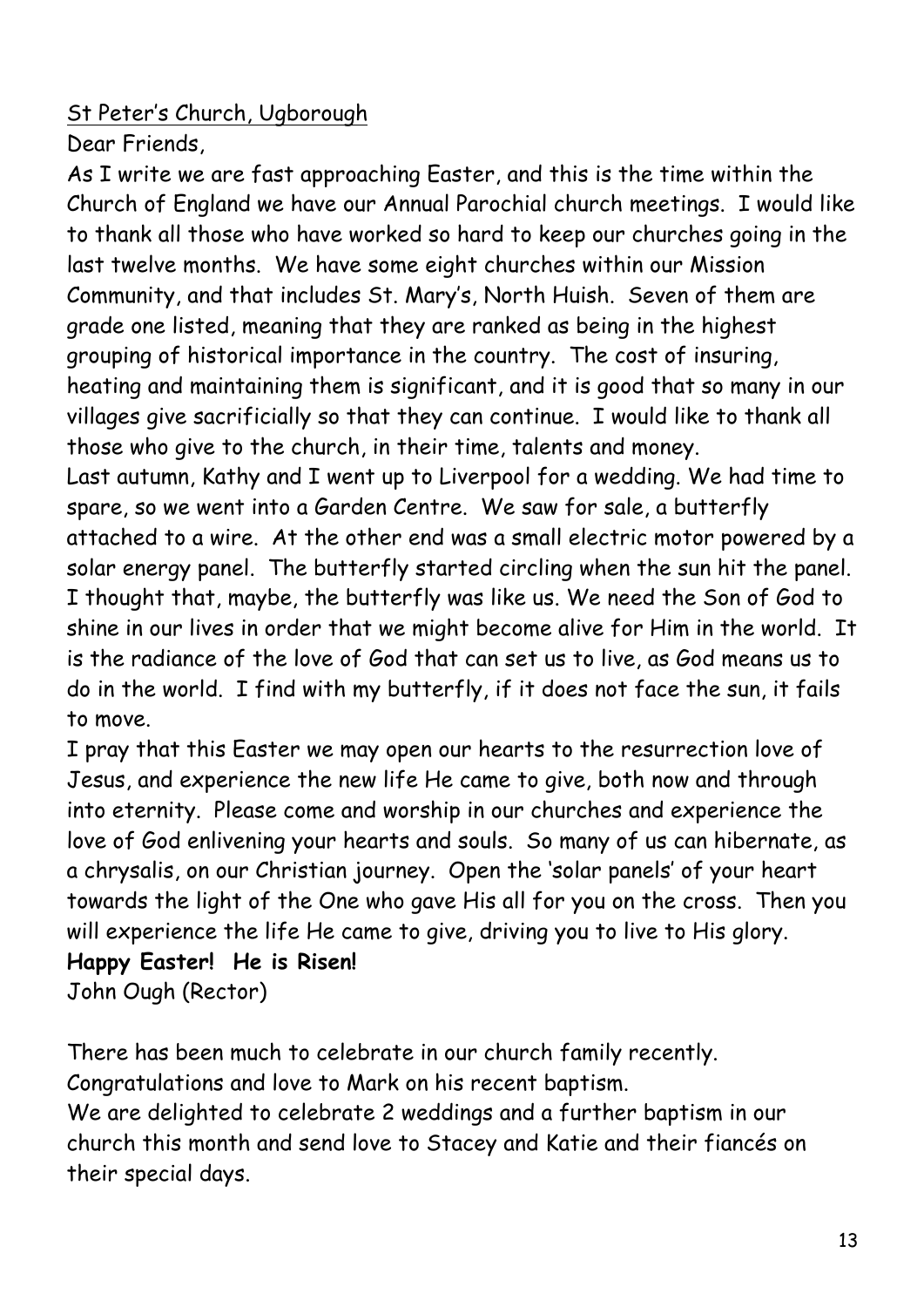### **A Thought for Holy Week: Warrant for Arrest – Reward offered**

Wanted – for sedition and criminal anarchy, vagrancy & conspiracy to overthrow the Established Government – **Jesus Christ.**

Dresses poorly. Said to be a carpenter by trade. Ill-nourished; has revolutionary ideas, associates with common working people, the unemployed and undesirables. Professional Agitator; marks on hands and feet, the result of injuries inflicted by an angry mob, led by respectable citizens and legal authorities

Alias – 'Prince of Peace', 'Son of Man', 'Light of the World', etc. etc. **Will you hand him over – or be his Defence Counsel?**

**Thanks –** to all who came to and took part in The Women's World Day of Prayer service as we reflected on justice – with a Malaysian flavour. Also to all who have come along to the Lent Course – Caroline would be very interested to hear comments on the structure, venues, subject matter & anything else that is relevant – both affirmative & negative, so we can use them in our thinking about next year – e-mail would be best – pgandcmsl@btinternet.com, but phone, face-to-face or a note are equally acceptable.

Many thanks to everyone who came and supported Mary's Coffee Morning in aid of the church. There were many generous donations of fabulous cakes, plants and raffle prizes which all helped to raise £240.65. This will go towards to the church's 'building fund'. Thank you again for all your help and support- see you next year hopefully in a new house!! Shelley Hutcheon.

The **Three Rivers Mission Community** covers the parishes of Diptford, Ermington, Halwell, Harberton, Harbertonford, Moreleigh, North Huish and Ugborough. **Rector** Rev'd John Ough, The New Rectory, Diptford TQ9 7NY 01548 821148 : john@diptfordough.freeserve.co.uk **Assistant Priests** Fr. Harry Jevons, The Vicarage, Lutterburn Street, Ugborough PL21 0NG 01752 932805 : fr.harry@hotmail.co.uk Rev'd Caroline Luff, Harberton Vicarage, Totnes TQ9 7SA 01803 868445 : pgandcmsl@btinternet.com **Reader**

David Stafford, Whitsun Cottage, Fore St. Ugborough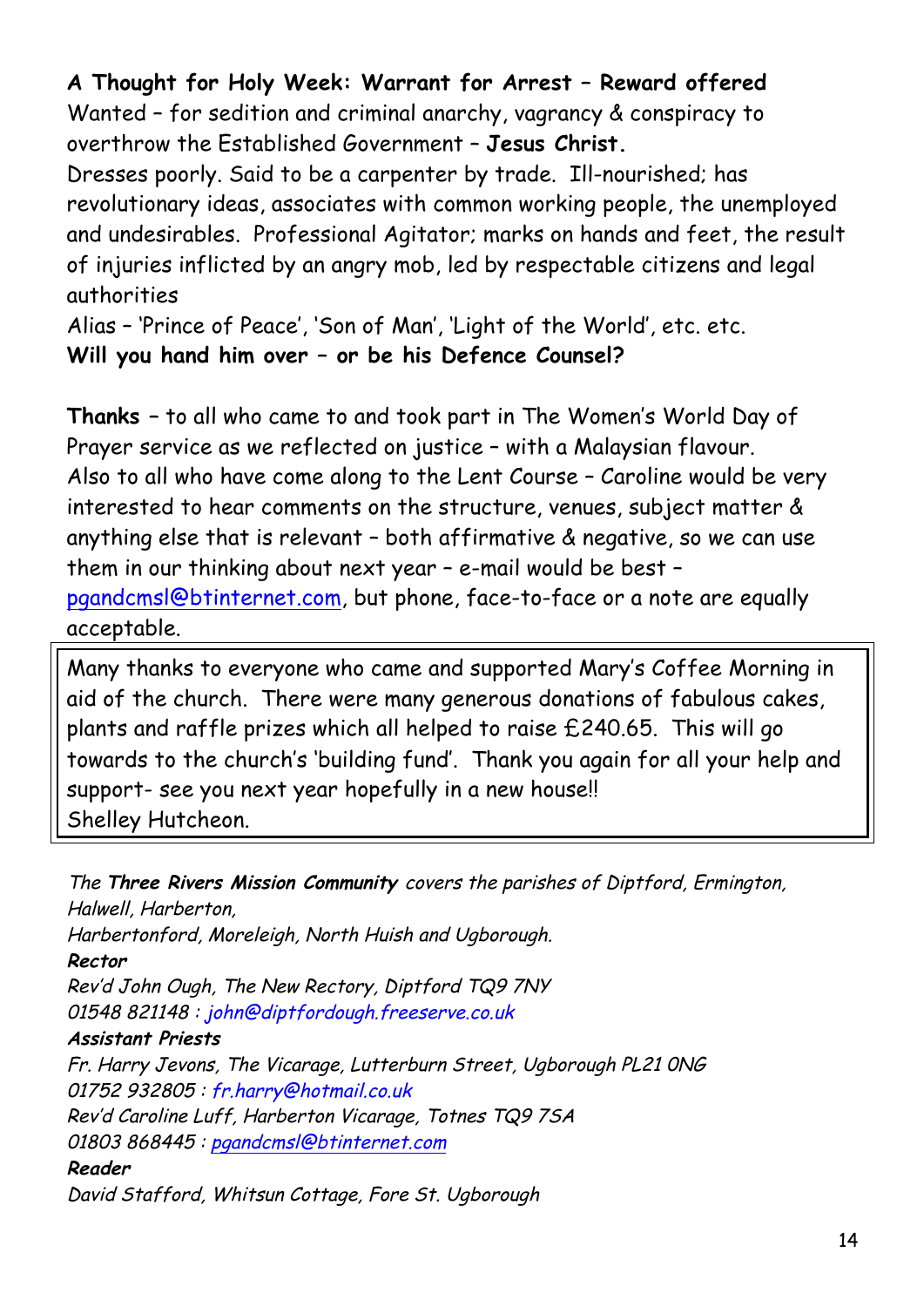### St Peter's Church Services in April including special services for Holy Week

| Date and time                        | Service                                      |  |
|--------------------------------------|----------------------------------------------|--|
| Sunday 1st April                     | Palm Sunday Family Communion                 |  |
| 9.30 a.m.                            | Meet in Square before service for Procession |  |
| Tuesday 3 <sup>rd</sup> April 7 p.m. | Compline                                     |  |
| Thursday 5 <sup>th</sup> April       | Maundy Holy Communion                        |  |
| 7 p.m.                               |                                              |  |
| Friday 6 <sup>th</sup> April 10 a.m. | Dressing of the Cross                        |  |
| Sunday $8^{th}$ April 6 a.m.         | First Easter Eucharist at Dunwell Farm       |  |
| 11 a.m.                              | <b>Easter Holy Communion</b>                 |  |
| Sunday 15 <sup>th</sup> April        | <b>Family Communion</b>                      |  |
| 9.30 a.m.                            |                                              |  |
| Sunday 22 <sup>nd</sup> April        | Sung Eucharist followed at 12 noon by APCM   |  |
| 11 a.m.                              |                                              |  |
| Sunday 29 <sup>th</sup> April        | Matins                                       |  |
| 9.30 a.m.                            |                                              |  |
| Tuesday 3rd April                    | Celtic Communion                             |  |
| 9 a.m.                               |                                              |  |
| All other Tuesdays                   | Celtic Prayer                                |  |
| Every Thursday                       | <b>Morning Prayer</b>                        |  |
| 8.30a.m.                             |                                              |  |
| 5.30 p.m.                            | <b>Evening Prayer</b>                        |  |

#### **Contributions**

Thanks to everyone who has contributed to this Newsletter.

Contributions should be sent to -Mrs. Norma Roe, The Editor, Ugborough Parish Newsletter, 20 Lutterburn St, Ugborough, Ivybridge, PL21 0NG.

**The deadline is 15th of the month please. Thank you for keeping to this. E mail is welcome to norma-davidroe@tiscali.co.uk** (I use Microsoft word, font Comic Sans. Any articles as attachments in this format would be particularly welcome.)

Your Newsletter is available online at www.ugborough.com and the Parish Council website.